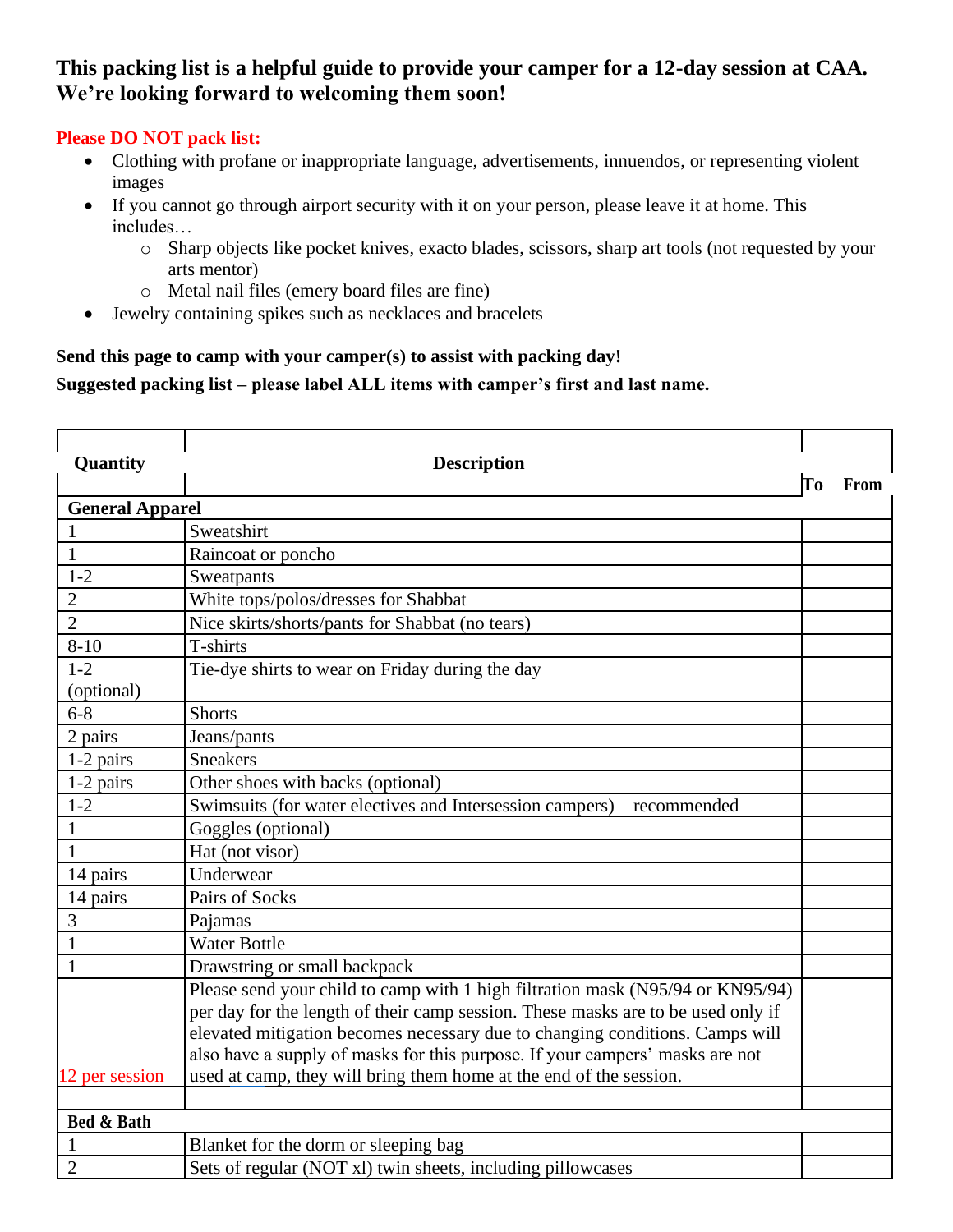| 1                    | Pillow                                                                                                                             |  |
|----------------------|------------------------------------------------------------------------------------------------------------------------------------|--|
| $\mathbf{1}$         | Flip flops or slides (for shower)                                                                                                  |  |
| $\mathbf{1}$         | Bathrobe strongly recommended for entering/exiting showers on dorm floors                                                          |  |
| 3                    | Bath/beach towels                                                                                                                  |  |
| 1                    | Shower caddy or toiletry bag                                                                                                       |  |
|                      | Toothbrush/toothpaste, brush or comb, soap, shampoo/conditioner, deodorant,<br>plastic cup (optional), sunscreen, insect repellent |  |
| $\mathbf{1}$         | MESH Laundry bag with name - (required) Suggested Laundry Bag                                                                      |  |
| <b>Theme Days</b>    |                                                                                                                                    |  |
| Session 1            | Decades Day – Bonim: 80's, Shoreshim- 20's, Olim/Gesher: 2000s, Staff: 70's,<br>Faculty: 50's                                      |  |
|                      | 4 <sup>th</sup> of July - Red, White, and Blue Day                                                                                 |  |
| Session 2            | <b>Outer Space Day</b><br><b>International Camp Kindness Day</b>                                                                   |  |
| Session 3            | National Friendship Day<br>Fictional Character Day                                                                                 |  |
| <b>Miscellaneous</b> | Extras - as needed                                                                                                                 |  |
| $10 - 20$            | Stationery, stamps with <b>pre-addressed envelopes</b> (Not necessary if you use the<br>RECOMMENDED Camp InTouch e-letter system)  |  |
|                      | Black pens (for eLetters -which are HIGHLY RECOMMENDED)                                                                            |  |
| $10 - 15$            | Hangers (optional)                                                                                                                 |  |
|                      | Inexpensive camera (optional)                                                                                                      |  |
|                      | Set of extra eyeglasses/contacts/contact solution                                                                                  |  |
|                      | <b>Sunglasses</b>                                                                                                                  |  |
|                      | Old mp3 or iPod pre-loaded with music (no wi-fi capabilities)<br><b>Suggested MP3 Player</b>                                       |  |
|                      | Books, magazines, non-electronic games, cards                                                                                      |  |
|                      | <i>Kippah, tallit, etc. (optional)</i>                                                                                             |  |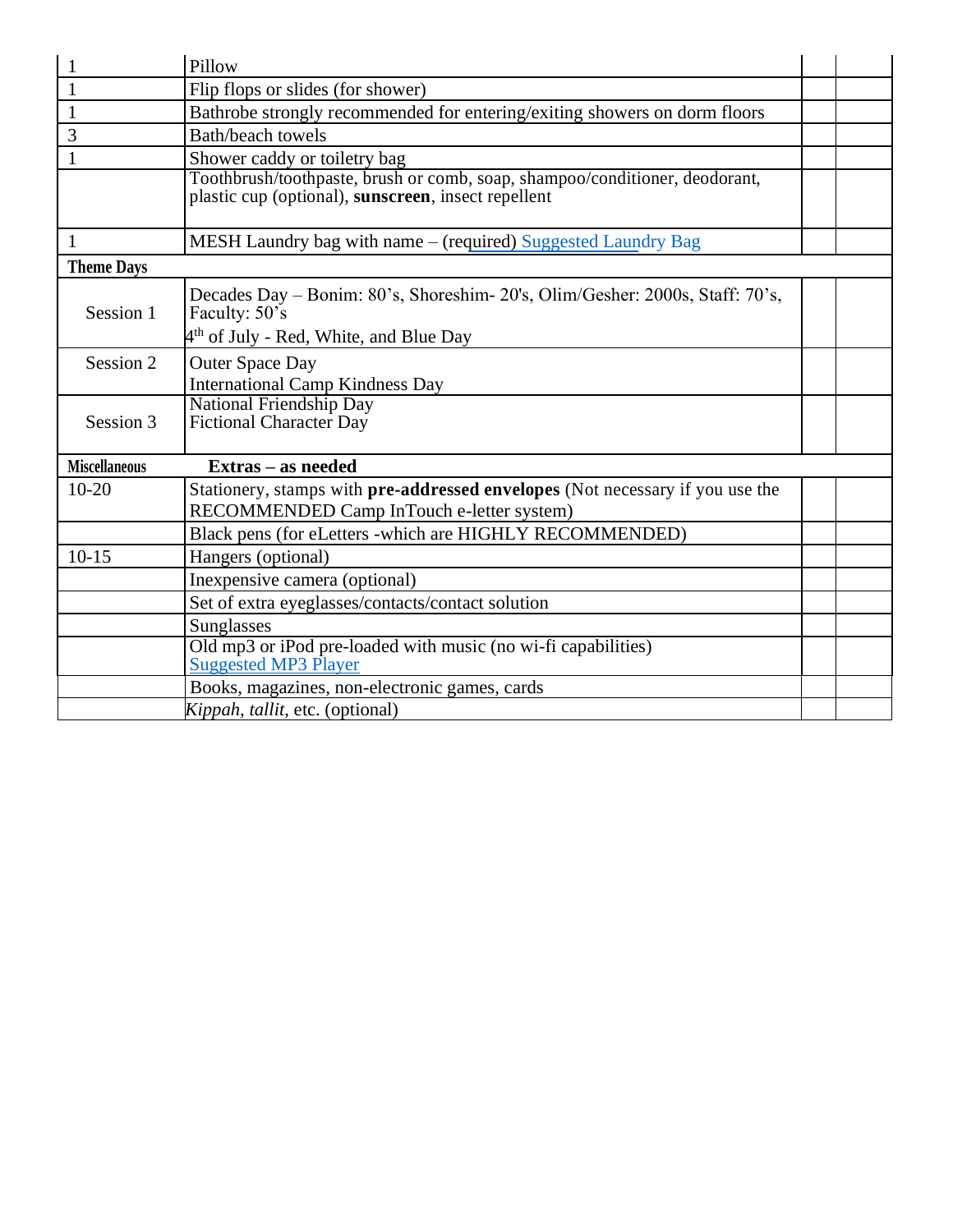# **Arts Major Packing List**

As part of your Spring cleaning, if you have any costumes you would like to donate to the Creative Arts community, please contact us at [creativearts@urj.org](mailto:creativearts@urj.org)

| <b>Creative Writing</b> |                                                                                                                                                          | T <sub>o</sub> | <b>From</b> |
|-------------------------|----------------------------------------------------------------------------------------------------------------------------------------------------------|----------------|-------------|
| Optional                | Favorite writing utensils and notebooks                                                                                                                  |                |             |
| Optional                | Laptop – will be always stored and locked in classroom                                                                                                   |                |             |
|                         | ** Camp will provide for campers who do not wish to bring their own device.                                                                              |                |             |
| Optional                | Books for free reading (these can be new books or books you've read before).                                                                             |                |             |
|                         | Campers will also have access to Westtown's Library                                                                                                      |                |             |
|                         |                                                                                                                                                          |                |             |
| <b>Dance</b>            |                                                                                                                                                          | T <sub>o</sub> | <b>From</b> |
|                         | Comfortable movement clothes (preferably leggings/shorts) – not baggy clothing                                                                           |                |             |
|                         | Ballet shoes OR a thick pair of socks                                                                                                                    |                |             |
| 1 pair                  | Jazz shoes OR another thick pair of socks                                                                                                                |                |             |
|                         | Journal and writing utensils                                                                                                                             |                |             |
| $2 - 3$                 | Hair ties (for long hair)                                                                                                                                |                |             |
|                         | Clean pair of sturdy sneakers for outside dancing                                                                                                        |                |             |
| Optional, if            | Stretching materials (stretching bands, etc.)                                                                                                            |                |             |
| already owned           |                                                                                                                                                          |                |             |
|                         |                                                                                                                                                          |                |             |
|                         |                                                                                                                                                          | <b>To</b>      | <b>From</b> |
|                         | Theatre (Classical/Contemporary, Musical, and Shakespeare)                                                                                               |                |             |
|                         | Black Performance Clothing for Showcase (casual/camp formal)                                                                                             |                |             |
|                         | Non-restrictive clothing for movement/dance                                                                                                              |                |             |
|                         | A costume piece that you feel says something about you. Could be a pair of                                                                               |                |             |
|                         | pants, a hat, a T-shirt, a purse, a pair of sunglasses, etc. Anything that you put on                                                                    |                |             |
|                         | and think, "THIS." "We're going to be doing some clown work, and in order to                                                                             |                |             |
|                         | find your unique individual clown, it's helpful to have a costume item that feels                                                                        |                |             |
|                         | uniquely, individually you                                                                                                                               |                |             |
|                         | An object that means something to you. Could be a photograph (developed,<br>printed, whatever's easiest), a memento, a souvenir, a lucky bottle cap, etc |                |             |
|                         | Fun props and costumes                                                                                                                                   |                |             |
| Optional                |                                                                                                                                                          |                |             |
|                         |                                                                                                                                                          |                |             |
|                         | <b>Instrumental Music – Ensemble</b>                                                                                                                     | T <sub>o</sub> | <b>From</b> |
| Showcase                | All black outfit for showcase- black slacks and/or skirt, black button down,                                                                             |                |             |
| Attire                  | black shirt, black dress, black shoes (no jeans, t-shirt, sneakers)                                                                                      |                |             |
|                         | Your instrument if small enough to travel – contact us if not                                                                                            |                |             |
| Recommende              | Instrument PPE - performance masks, bell covers                                                                                                          |                |             |
| d, if owned             |                                                                                                                                                          |                |             |
| already                 |                                                                                                                                                          |                |             |
| Optional but            | Sheet music and/or Method Books you like                                                                                                                 |                |             |
| recommended             |                                                                                                                                                          |                |             |
| Optional                | Music stand, instrument stand, metronome, tuner                                                                                                          |                |             |
| Flute                   | Cleaning cloth, cleaning rod                                                                                                                             |                |             |
| Clarinet and            | Extra reeds, cleaning cloth, cork grease, extra mouthpiece (optional)                                                                                    |                |             |
| Saxophone               |                                                                                                                                                          |                |             |
| Trombone                | Mouthpiece brush, slide grease, cleaning snake, slide cream or slide oil                                                                                 |                |             |
| Guitar                  | Extra strings, extra picks, peg winder, capo, strap, small amplifier and cord                                                                            |                |             |
|                         | (optional)                                                                                                                                               |                |             |
| Drum set or             | Sticks, practice pad, mallets (optional)                                                                                                                 |                |             |
| percussion              |                                                                                                                                                          |                |             |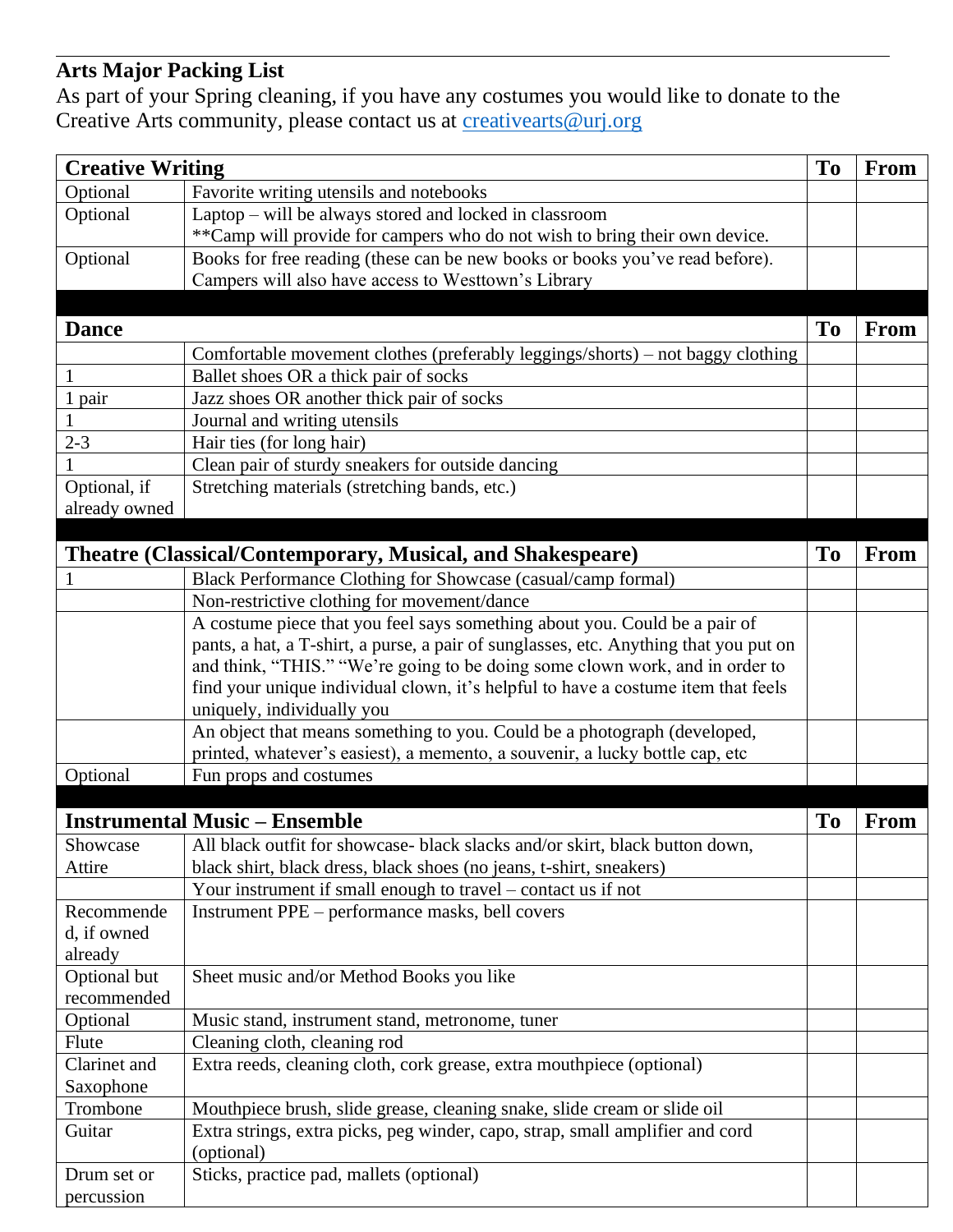| Oboe/                       | Cork grease, cloth swab, reed guard, extra reeds                                        |                |      |
|-----------------------------|-----------------------------------------------------------------------------------------|----------------|------|
| <b>Bassoon</b>              |                                                                                         |                |      |
| Trumpet and                 | Valve oil, slide grease, cleaning snake, mouthpiece brush                               |                |      |
| tuba                        |                                                                                         |                |      |
| Violin and                  | Rosin, cleaning cloth, extra strings                                                    |                |      |
| Viola                       |                                                                                         |                |      |
| Bass and                    | Rosin, cleaning cloth                                                                   |                |      |
| Cello                       |                                                                                         |                |      |
|                             |                                                                                         |                |      |
| <b>Vocal Music-Ensemble</b> |                                                                                         | To             | From |
| Showcase                    | Blue jeans and black shirt/blouse for showcase                                          |                |      |
| attire                      |                                                                                         |                |      |
| $\mathbf{1}$                | Singing masks, concert black (check sizing chart)                                       |                |      |
|                             | https://www.mymusicfolders.com/product/resonance-singers-mask-with-                     |                |      |
|                             | disposable-biofilters/                                                                  |                |      |
|                             |                                                                                         |                |      |
| 1 box of 30                 | <b>Mask filters</b>                                                                     |                |      |
|                             | https://www.mymusicfolders.com/product/replacement-filters-for-reusable-                |                |      |
|                             | fabric-face-masks/                                                                      |                |      |
| Optional but                | Sheet music you like                                                                    |                |      |
| recommended                 |                                                                                         |                |      |
|                             |                                                                                         |                |      |
| <b>Visual Arts</b>          |                                                                                         | T <sub>o</sub> | From |
| $\mathbf{1}$                | Artist's Sketchbook, at least 5.5"x8.5"                                                 |                |      |
| $\mathbf{1}$                | Pencil case (labeled with name) with favorite drawing materials, e.g., colored          |                |      |
|                             | pencils, Sharpies, metallic pens, etc.                                                  |                |      |
|                             | Feel free to bring any materials to use outside of class                                |                |      |
| $\mathbf{1}$                | An oversized button-down shirt for use during clay work                                 |                |      |
|                             |                                                                                         |                |      |
| Photography                 |                                                                                         | <b>To</b>      | From |
|                             | Digital Camera - below are three suggestions at different price points. If<br>$\bullet$ |                |      |
|                             | you already have a similar camera (note: not a tablet or phone) for your                |                |      |
|                             | camper to use, feel free to pack what you already have. Please write your               |                |      |
|                             | camper's name on the camera in permanent marker!                                        |                |      |
|                             | o Highest level of control: Canon EOS Rebel T7 (\$400) - beginner                       |                |      |
|                             | level single-lense reflex (removable, interchangeable lens),                            |                |      |
|                             | manual control of settings https://www.bestbuy.com/site/canon-                          |                |      |
|                             | eos-rebel-t7-dslr-video-camera-with-18-55mm-                                            |                |      |
|                             | lensblack/6323758.p?skuId=6323758                                                       |                |      |
|                             | Simple to use, with advanced setting options: Canon Powershot<br>$\circ$                |                |      |
|                             | SX540 HS (\$300) - ("point and shoot" style, with a larger body,                        |                |      |
|                             | fixed unchangeable lens with zoom options, manual control of                            |                |      |
|                             | settings)                                                                               |                |      |
|                             | https://www.usa.canon.com/internet/portal/us/home/products/deta                         |                |      |
|                             | ils/cameras/point-and-shoot-digital-cameras/long-zoom-                                  |                |      |
|                             | cameras/powershot-sx540-                                                                |                |      |
|                             | hs#Z7_MQH8HIC0L88RB0AMD0F1Q42OR1                                                        |                |      |
|                             | Canon PowerShot ELPH (\$230)<br>$\circ$                                                 |                |      |
|                             | https://www.bestbuy.com/site/canon-powershot-elph360-20-2-                              |                |      |
|                             | megapixel-digital-camera-black/4866801.p?skuId=4866801                                  |                |      |